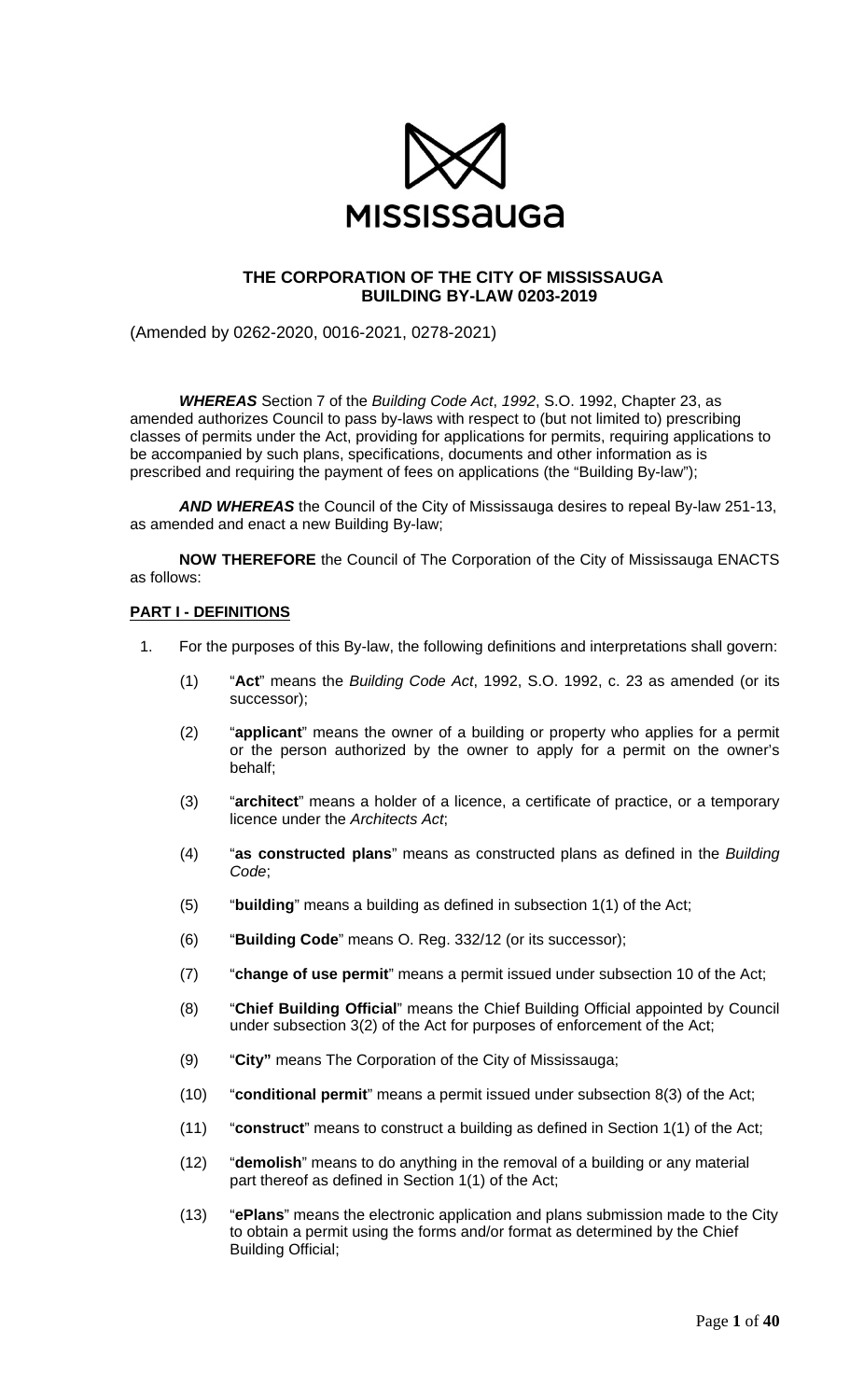- (14) "**forms**" means the applicable Provincial or municipal prescribed forms as set out in Schedule "C" to this By-law;
- (15) "**inspector**" means an inspector appointed under subsection 3(2) of the Act;
- (16) "**owner**" includes, in respect of the property on which the construction or demolition will take place, the registered owner, a lessee and a mortgagee in possession;
- (17) "**partial permit**" means a permit issued by the Chief Building Official to construct part of a building;
- (18) "**permit**" means permission or authorization from the Chief Building Official in either written or electronic form, to perform work regulated by this By-law and the Act, or to change the use of a building or part of a building or parts thereof, or to occupy a building or part thereof, as regulated by the Act and Building Code;
- (19) **"plans and specifications"** means documentation in support of a permit application in either physical paper or other durable material or electronically generated as further described in this By-law including Schedule "D" and any other information as required by Division C, Part 1, Sentence 1.3.1.3.(5) of the Building Code;
- (20) "**plumbing**" means plumbing as defined in subsection 1(1) of the Act;
- (21) **"pre-screening"** means the review which precedes the acceptance of an ePlan to determine if it meets the requirements of this By-law for acceptance of an ePlan by the City;
- (22) "**professional engineer**" means a person who holds a licence or a temporary licence under the *Professional Engineers Act*;
- (23) "**registered code agency**" means a person or entity that has the qualifications and meets the requirements described in subsection 15.11(4) of the Act;
- (24) "**regulations**" means regulations made under the Act;
- (25) "**sewage system**" means a sewage system as defined in subsection 1(1) of the Act; and
- (26) "**work**" means construction or demolition of a building or part thereof, as the case may be.
- 2. Terms not defined in this By-law shall have the meaning ascribed to them in the **Act** or the **Building Code**.

# **PART II - CLASSES OF PERMIT**

3. Classes of permits with respect to the construction, demolition, change of use and occupancy of buildings and **permit** fees shall be as set out in Schedules A-1, A-2 and A-3, and Schedules B-1, B-2 and B-3 to this By-law.

# **PART III - PERMIT APPLICATION**

#### **General**

- 4. (1) To obtain a **permit**, the **owner** or an agent authorized by the **owner** shall file with the **Chief Building Official** an application in the prescribed form as set out in Schedule "C" to this By-law.
	- (2) An application shall, unless otherwise determined by the **Chief Building Official**, be submitted using **ePlans**. All applications for a **permit** to be submitted using **ePlans** shall not constitute an acceptance of the application by the **Chief Building Official** until a **pre-screening** has been completed as determined by the **Chief Building Official.**
	- (3) An **owner** may cancel an application at any time by providing written notice to the **Chief Building Official**. An authorized agent may cancel an application with the written authorization from the **owner**.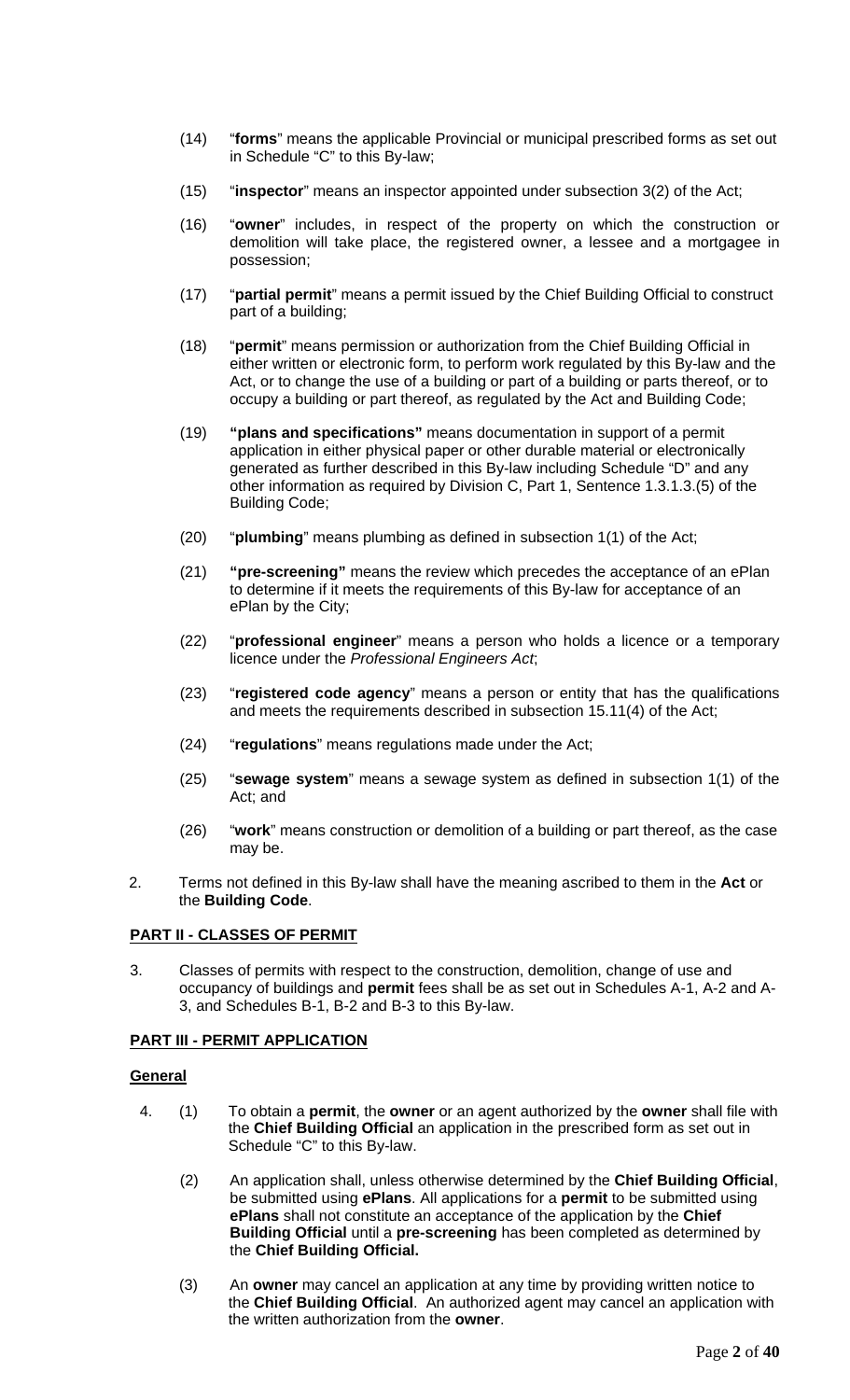(4) The **Chief Building Official** may refuse to accept an application for a **permit** if any of the requirements for the application set out in this By-law, **Act** or **Building Code** are deemed to be incomplete or insufficient at the time of application request.

# **Permit to Construct**

- 5. All applications for a **permit** to **construct** a **building** shall be made using the provincial application form, "Application for a Permit to Construct or Demolish" and in addition to meeting all other application requirements set out in this By-law shall:
	- (1) identify and describe in detail the **work**, use and occupancy to be covered by the permit for which the application is made;
	- (2) identify and describe in detail the existing uses and the proposed use(s) for which the premises are intended;
	- (3) include the legal description, the municipal address and where appropriate the unit number of the land on which the **work** is to be done;
	- (4) be accompanied by **plans and specifications** as described in Schedule "D" to this By-law and as required by the **Act**;
	- (5) be accompanied by the required fees as calculated in accordance with Schedule A-1, A-2 or A-3, and Schedule B-1, B-2 or B-3 to this By-law;
	- (6) state the name, address and telephone number of the **owner**, and where the **owner** is not the **applicant**, the authorized agent, and where applicable, the qualified **architect**, engineer or other designer and the constructor or person hired to carry out the construction or demolition, as the case may be;
	- (7) for residential buildings regulated by Division B, Part 9, be accompanied by a completed form prescribed by the **Chief Building Official** in Schedule "C" to this By-law;
	- (8) include, where applicable, the applicant's registration number where an **applicant** is a builder or vendor as defined in the Ontario New Home Warranties Plan Act;
	- (9) be signed by the **owner** or authorized agent who shall certify as to the truth of the contents of the application; and
	- (10) be deemed to be an incomplete application where a **partial permit** is requested.

# **Permit to Construct – Review by Architect or Professional Engineer**

- 6. In addition to the requirements of Sections 4 and 5 of this By-law, where Division C, Part 1, Subsection 1.2.2 of the **Building Code** applies, an application for a **permit** to **construct** a **building** shall:
	- (1) be accompanied by a signed acknowledgement of the **owner** on the prescribed form that an **architect** or **professional engineer**, or both, have been retained to carry out the general review of the construction or demolition of the **building**; and
	- (2) be accompanied by a signed statement of the **architect** or **professional engineer**, or both, on the form prescribed, undertaking to provide general review of the construction or demolition of the **building**.
- 7. In addition to the general requirements set out above, an application for a **permit** to **construct** part of a **building** shall: include **plans and specifications** covering the **work** for which more expeditious approval is desired, together with such information pertaining to the remainder of the **work** as may be required by the **Chief Building Official**.

# **Permit to Demolish**

- 8. In addition to the requirements of Sections 4, 5 and 6 of this By-law, an application to **demolish** a **building** or any material part thereof shall:
	- (1) when Division C, Part 1, Subsection 1.2.2. of the **Building Code** applies in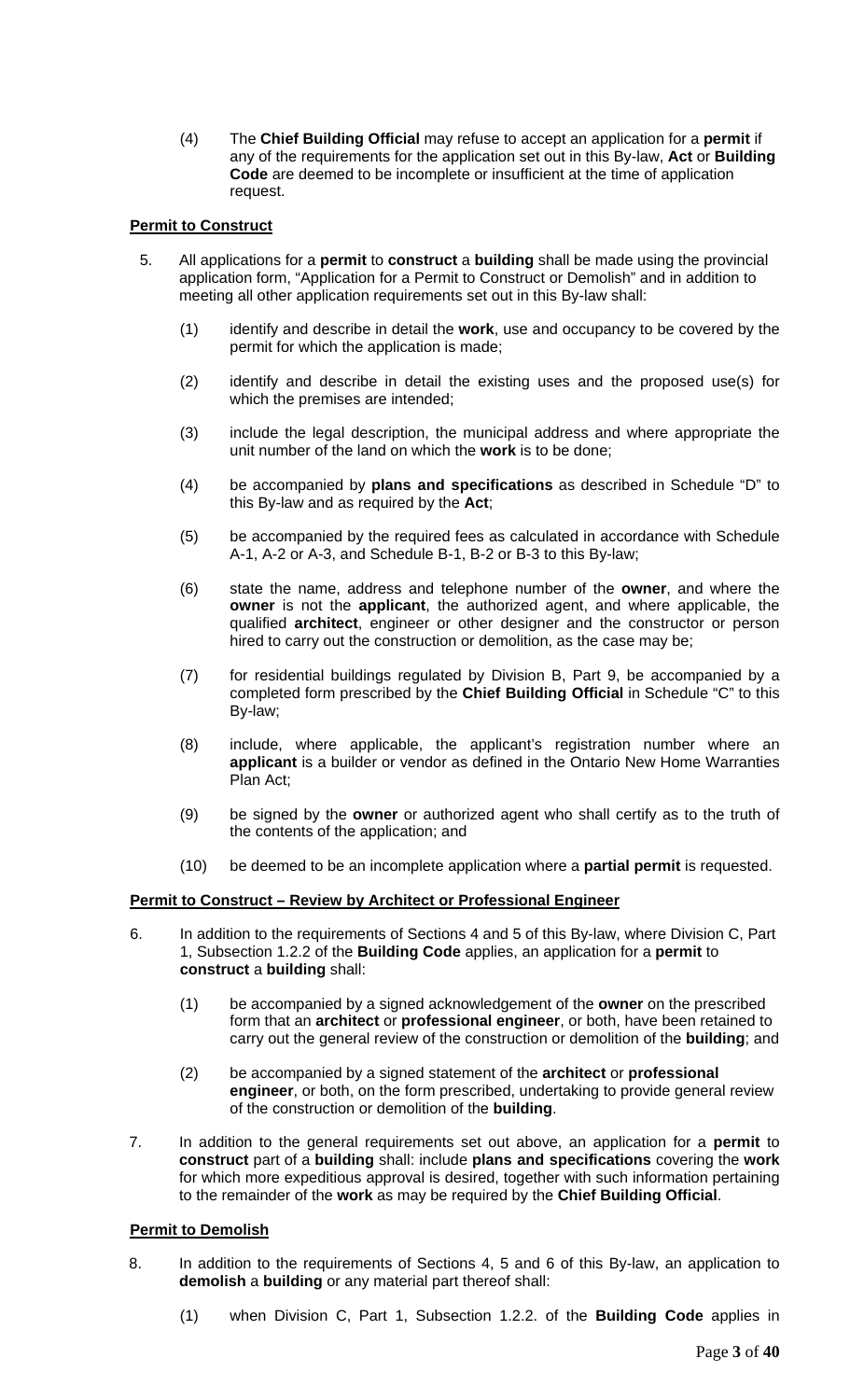relation to a review by an **architect** or **professional engineer**, be accompanied by a completed "General Review Demolition Commitment Certificate" form prescribed by the **Chief Building Official** in Schedule "C" to this By-law;

- (2) include complete **plans and specifications**, documents and other information as required by Division C, Part 1, Sentence 1.3.1.3.(5) of the **Building Code** and as described in this By-law for the **work** to be covered by the **permit**; and
- (3) indicate the method of demolition.

#### **Conditional Permit**

- 9. Even though all requirements have not been met to obtain a **permit** under this By-law and section 8(2) of the **Act**, the **Chief Building Official** may issue a **conditional permit** in accordance with section 8 of the **Act**.
- 10. In addition to the general requirements set out above, an application for a **conditional permit** pursuant to subsection 8(3) of the **Act**, shall:
	- (1) use the provincial application form, "Application for a Permit to Construct or Demolish";
	- (2) include complete **plans and specifications**, documents and other information as required by Division C, Part 1, Sentence 1.3.1.3.(5) of the **Building Code** and as described in this By-law for the **work** to be covered by the **permit**;
	- (3) state the reasons why the **applicant** believes that unreasonable delays in construction would occur if a **conditional permit** is not granted;
	- (4) state the necessary approval which must be obtained in respect of the proposed **building** and the time in which such approvals will be obtained;
	- (5) state the time in which **plans and specifications** of the complete **building** will be filed with the **Chief Building Official**; and
	- (6) require the **owner** and such other persons as the **Chief Building Official** determines to enter into an agreement with the **City**.
- 11. The **Chief Building Official** is authorized to enter into agreements with respect to **conditional permits**.

#### **Change of Use Permit**

- 12. In addition to the general requirements as set out in this By-law, an application for a **change of use permit** shall:
	- (1) describe the **building** in which the use is to be changed, by a description that will readily identify and locate the **building**;
	- (2) identify and describe in detail the current and proposed uses of the **building** or part of a **building** for which the application is made; and
	- (3) include **plans and specifications** showing the current and proposed use of all parts of the **building**, and which contain sufficient information to establish compliance with the requirements of the **Building Code**.

### **Occupancy Permit - General**

- 13. An application for a **permit** to occupy a **building** pursuant to Division C, Part 1, Subsection 1.3.3.1 of the **Building Code** shall:
	- (1) use the application form in Schedule "C" to this By-law, "Application for Permit to Occupy a Building Prior to Completion";
	- (2) indicate the total floor area proposed for occupancy;
	- (3) indicate the total number and location of units proposed for occupancy; and
	- (4) be signed by the **owner** or authorized agent who shall certify to the truth of the contents of the application.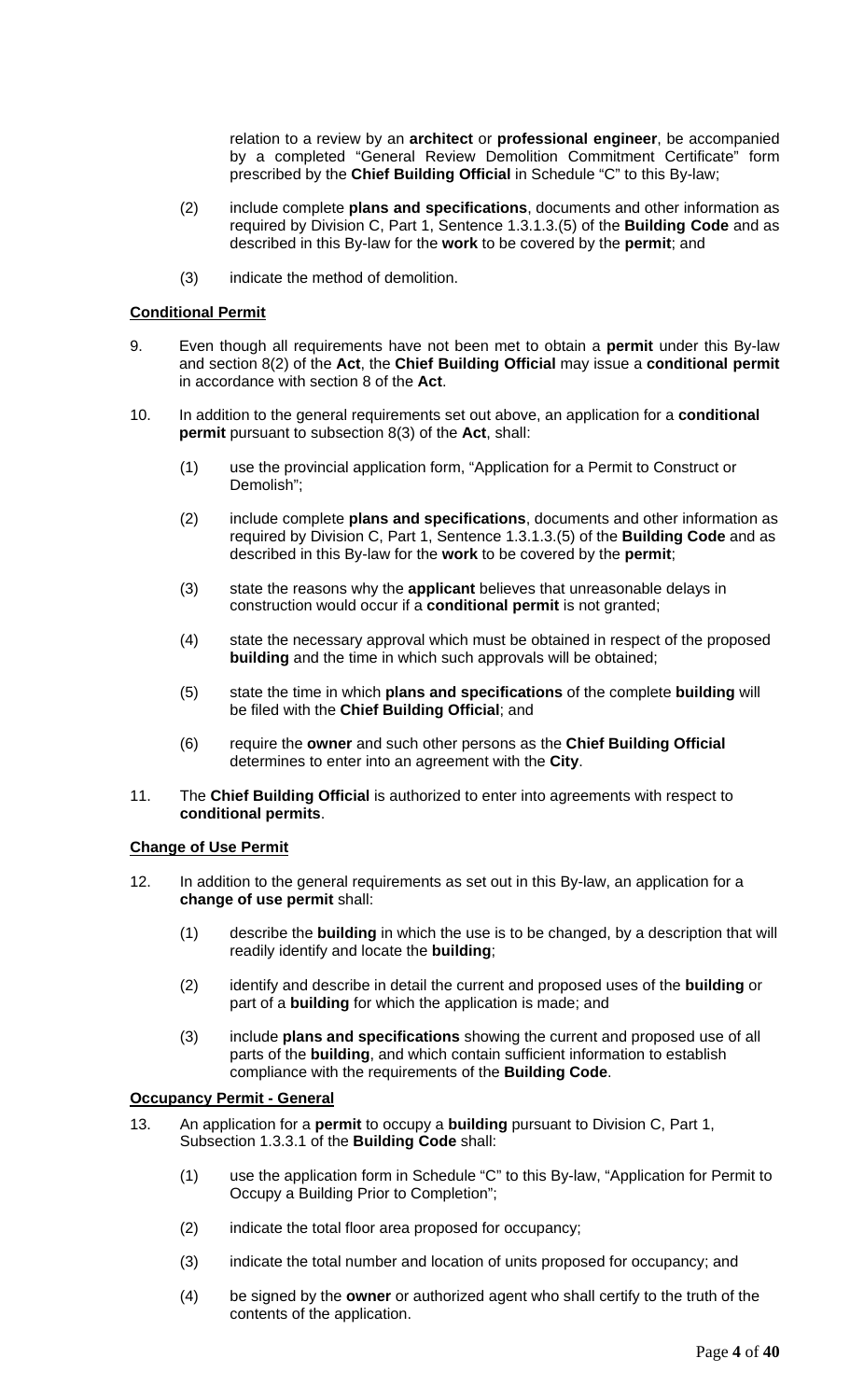# **Occupancy Permit – Certain Buildings of Residential Occupancy**

14. An application for a **permit** to occupy a **building** of residential occupancy pursuant to Division C, Part 1, Article 1.3.3 of the **Building Code** shall use the application form as required by the **Chief Building Official**.

#### **Permits – Sewage Systems**

- 15. In addition to the general requirements set out in this By-law, an application for a **sewage system permit** shall:
	- (1) use the provincial application form "Application for a Permit to Construct or Demolish";
	- (2) include complete **plans and specifications**, documents and other information as required under Division C, Part 1, Sentence 1.3.1.3.(5) of the **Building Code** and as described in this By-law for the **work** to be covered by the **permit**;
	- (3) include a site evaluation which shall include all of the following items, unless otherwise specified by the **Chief Building Official**:
		- (a) include the date the evaluation was done;
		- (b) include name, address, telephone number and signature of the person who prepared the evaluation; and
		- (c) a scaled map of the site showing:
			- (i) the legal description, lot size, property dimensions, existing rightof-ways, easements or municipal/utility corridors;
			- (ii) the location of items listed in Division B, Part 8, Column 1 of Tables 8.2.1.6.A: 8.2.1.6.B; and 8.2.1.6.C. of the **Building Code**;
			- (iii) the location of the proposed **sewage system**;
			- (iv) the location of any unsuitable disturbed or compacted areas;
			- (v) proposed access routes for system maintenance;
			- (vi) depth to bedrock;
			- (vii) depth to zones of soil saturation;
			- (viii) soil properties, including soil permeability; and
			- (ix) soil conditions, including potential for flooding.

# **PART IV: ISSUING PERMITS**

- 16. The **Chief Building Official** shall issue a **permit** (including a **partial permit**) in accordance with this By-law subject to compliance with the **Act** and **Building Code**.
- 17. After the issuance of a **permit** under the **Act** notice of any material change to a plan, specification, document or other information on the basis of which the **permit** was issued, shall be given in writing, to the **Chief Building Official** together with the details of such change, which is not to be made without the prior written authorization of the **Chief Building Official**.
- 18. Where a material change set out in Section 17 of this By-law is substantial, then the **Chief Building Official** may require the **applicant** to submit an application for a revision to the **permit** in which case a revision **permit** must be issued by the **Chief Building Official** before any **work** described in the material change can be commenced.
- 19. The **Chief Building Official** may, where the relevant provisions of this By-law and subsections 8(3) to 8(5) of the **Act** are met, issue a **conditional permit** for a **building** subject to compliance with the **Act**, the **Building Code** and any other applicable law.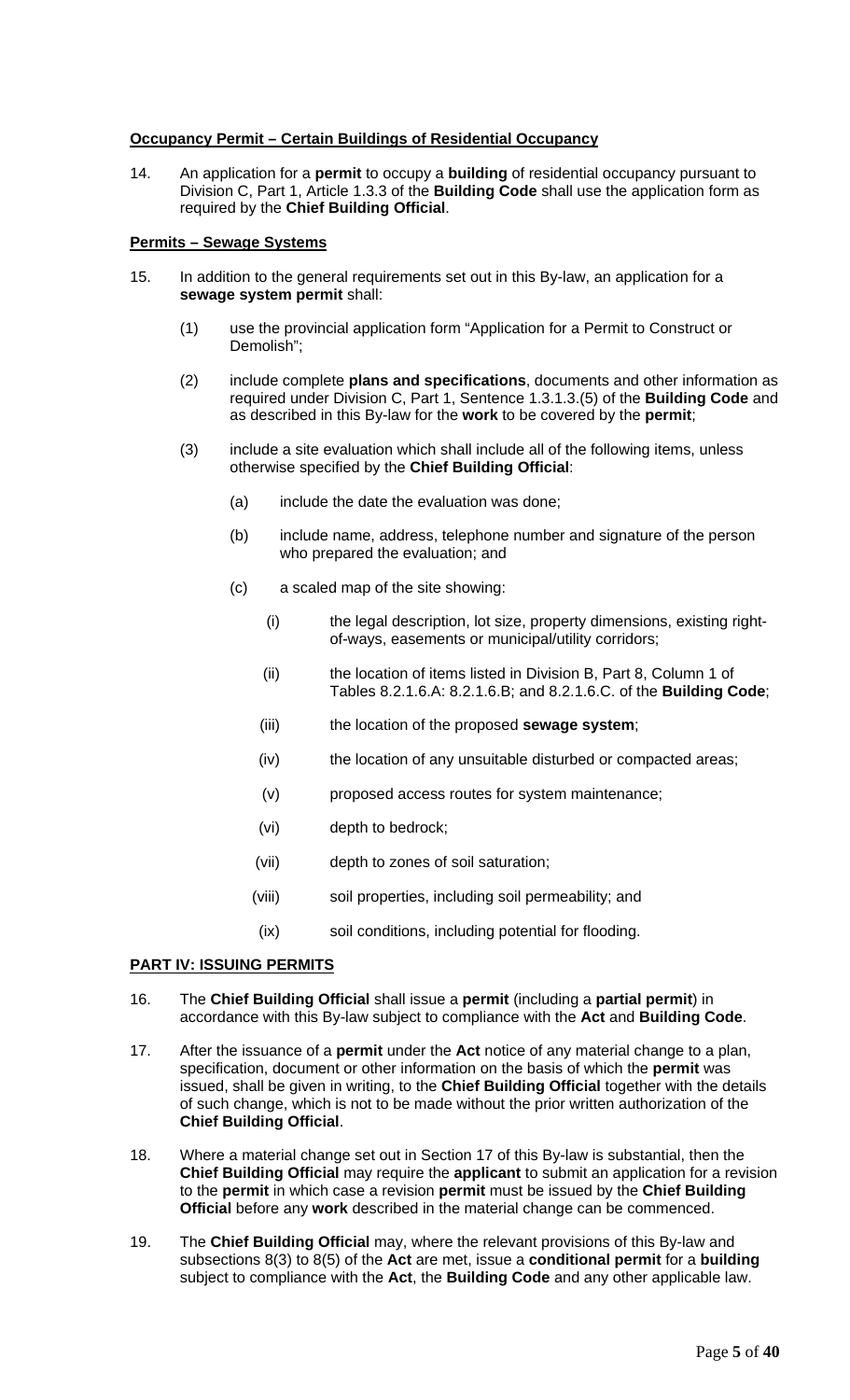- 20. The issuance of a **permit** for a part of a **building** or a **conditional permit** shall not be construed to authorize construction beyond that for which approval was given nor obligate the **Chief Building Official** to grant any further **permit** or permits for the **building**.
- 21. A **permit** to **demolish** shall not be issued until a demolition control permit is issued pursuant to By-law 45-2019 (or its successor), where applicable.

# **PART V: REVOCATION OF PERMITS**

- 22. Subject to section 25 of the Act, the **Chief Building Official** may revoke a **permit** issued under the **Act:**
	- (1) if it was issued on mistaken, false or incorrect information;
	- (2) if, after six months after its issuance, the construction or demolition in respect of which it was issued has not, in the opinion of the **Chief Building Official**, been seriously commenced;
	- (3) if the construction or demolition of the **building** is, in the opinion of the **Chief Building Official**, substantially suspended or discontinued for a period of more than one year;
	- (4) if it was issued in error;
	- (5) if the holder requests in writing that it be revoked; or
	- (6) if a term of the **conditional permit** agreement has not been complied with.
- 23. For the purposes of subsection 22(2) of this By-law, "not seriously commenced" shall include (but not be limited to) correspondence that has not been received from the **applicant** for a consecutive period of at least six months.

# **PART VI - PLANS AND SPECIFICATIONS**

- 24. Every **applicant** shall submit sufficient information, including plans, specifications, documents and other information, with each application for a **permit** to enable the **Chief Building Official** to determine whether or not the proposed construction, demolition or change of use will conform with the **Act**, the **Building Code** and any other applicable law.
- 25. Each application shall, unless otherwise determined by the **Chief Building Official**, be accompanied by electronic copy of **plans and specifications** required under this Bylaw.
- 26. Plans shall be drawn to scale, shall be legible and, without limiting the generality of the foregoing, shall include such working drawings as set out in Schedule "D" to this By-law.
- 27. Site Plans submitted shall be referenced to a current plan of survey certified by a registered Ontario Land Surveyor and a copy of such survey shall be filed with the **City** unless this requirement is waived by the **Chief Building Official** because he or she is able, without having a current plan of survey, to determine whether the proposed **work** is in compliance with the **Act**, the **Building Code**, and any other applicable law. The site plan shall show:
	- (1) lot size and the dimensions of property lines and setbacks to any existing or proposed **buildings**;
	- (2) existing and finished ground levels or grades; and
	- (3) existing right-of-way, easements and municipal services.
- 28. On completion of the construction, the **Chief Building Official** may require that a set of plans of the **building** or any class of **buildings** as constructed including a plan of survey showing the location be filed with the **Chief Building Official**.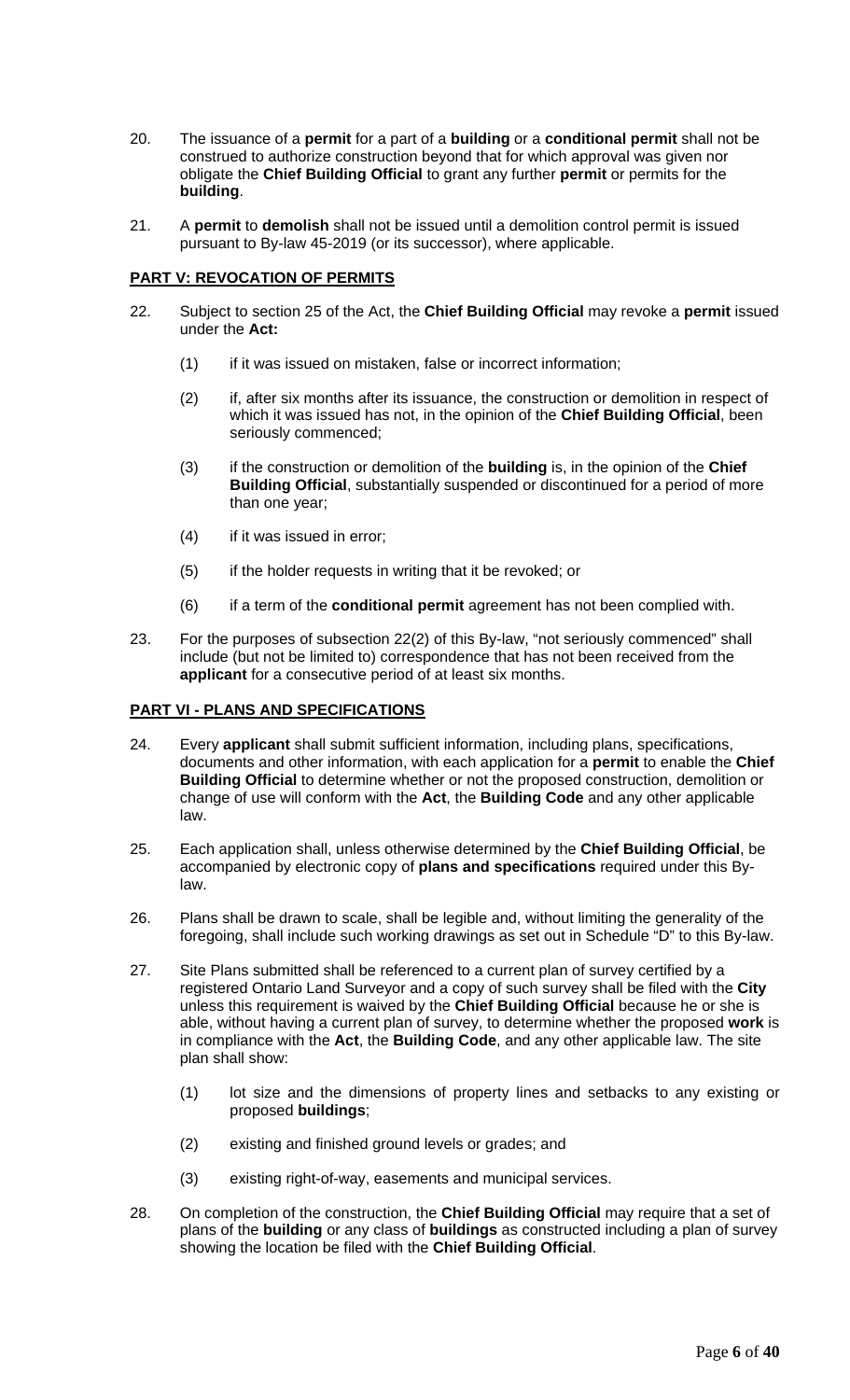# **PART VII - ALTERNATIVE SOLUTIONS**

- 29. Where an application for a **permit** or for authorization to make a material change to the plan, specification, document or other information on the basis of which a **permit** was issued, contains an alternative solution for which approval in accordance with Division C, Part 2, Section 2.1. is required, the application shall include documentation in accordance with Division C, Part 2, Article 2.1.1.1.
- 30. Such information shall be accompanied with the prescribed **forms** "Alternative Solution Authorization Form" and "Alternative Solution Application" as prescribed by the **Chief Building Official** in Schedule "C" to this By-law.

### **PART VIII - PRESCRIBED NOTICES AND INSPECTIONS**

31. The person to whom a **permit** has been issued under subsection 8 of the **Act** shall give to the **Chief Building Official** notice of the readiness for inspection in accordance with prescribed notices described in Division C, Part 1, Article 1.3.5.1., and Division C, Part 1, Article 1.3.5.3. of the **Building Code**. These mandatory notification stages and inspections are listed in Schedule "E" to this By-law.

# **PART IX - REGISTERED CODE AGENCIES**

32. Where the **City** has entered into agreements with registered code agencies the **Chief Building Official** is authorized to enter into services agreements with registered code agencies and appoint them to perform specified functions from time to time pursuant to Section. 4.1 of the **Act**.

# **PART X - FEES**

- 33. The **Chief Building Official** shall determine the required fees for the **work** proposed and the **applicant** shall pay the fees calculated in accordance with Schedule A-1, A-2 or A-3 and Schedule B-1, B-2 or B-3 to this By-law. No **permit** shall be issued until the fees therefore have been paid in full.
- 34. Any person who commences construction, demolition or changes the use of a **building** before a **permit** has been issued, shall in addition to any other penalty under the **Act**, **Building Code** or this By-law pay an additional fee in accordance with Schedule A-1, A-2 or A-3 to this By-law, in order to compensate the **City** for the additional **work** incurred as a result of the commencement of the construction.
- 35. Where fees payable in respect of an application for a construction or demolition **permit** issued under section 8 of the **Act** or a **conditional permit** issued under subsection 8(3) of the **Act** are based on a floor area, the floor area shall mean the total floor space of all stories above and below grade, measured as the horizontal area between the outer face of exterior walls and to the centre of party walls or demising walls.
- 36. Fees payable in respect of a **conditional permit** issued under subsection 8(3) of the **Act** shall be paid for the complete project plus the applicable additional fee in accordance with Schedule A-1, A-2 or A-3 to this By-law.
- 37. Where fees payable in respect of an application for a **change of use permit** issued under subsection 10 of the **Act** are based on a floor area, the floor area shall mean the total floor space of all stories subject to the change of use.

# **PART XI - CHANGING PERMIT FEES**

- 38. Prior to passing a By-law to change the fees, the **City** shall:
	- (1) give notice of the proposed changes in fees to such persons as may be prescribed in the **Building Code**;
	- (2) hold a public meeting concerning the proposed changes in accordance with the **Act** and Division C, Part 1, Section 1.9.1.2 of the **Building Code**; and
	- (3) otherwise comply with the **Act** and **Building Code**.
- 38.1 Any person or organization wishing to receive notice as set out above should make such request in writing to the Clerk's office.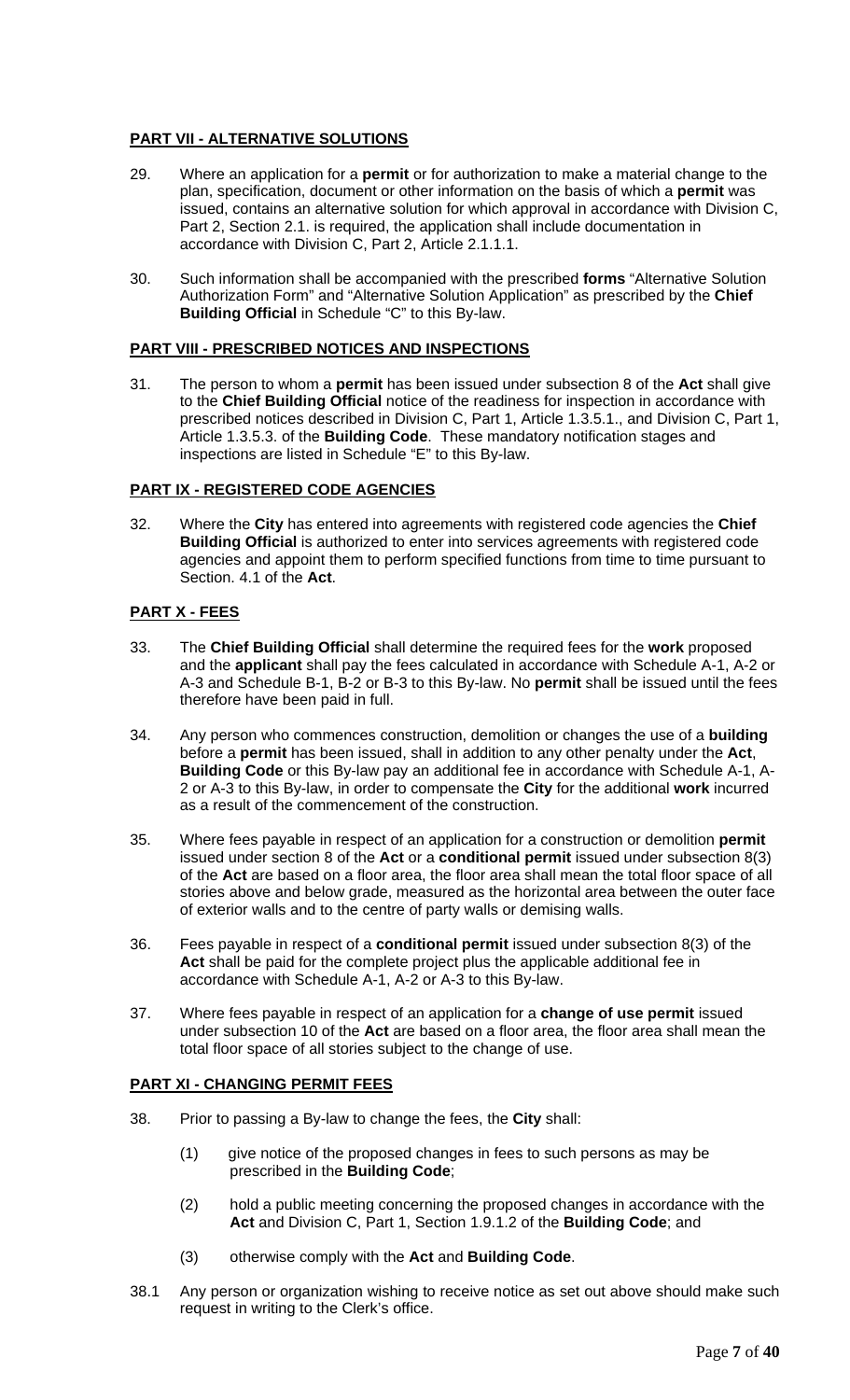# **PART XII - REFUNDS**

39. In the case of withdrawal of an application or, abandonment of all or a portion of the **work** or, the non-commencement of the **work** or, the refusal or revocation of a **permit**, upon written request by the **applicant,** the **Chief Building Official** shall determine the amount of paid **permit** fees that may be refunded to the **applicant**, if any, in accordance with Schedule A-1, A-2 or A-3, to this By-law.

# **PART XIII - FENCING**

- 40. Where, in the opinion of the **Chief Building Official**, a construction or demolition site presents a particular hazard to the public, the **Chief Building Official** may, under clauses 7(1)(i) and 7(1)(j) of the **Act**, require the erection of such fencing as the **Chief Building Official** deems necessary to abate that hazard.
- 41. The height of every fence shall be a minimum of 4 feet (1.2 meters) and a maximum of 6 feet (1.8 meters), to be measured from the highest adjacent grade and, shall be of a description as determined by the **Chief Building Official**.

# **PART XIV - TRANSFER OF PERMITS**

- 42. Every person who acquires land on which construction or demolition is occurring in respect of which a **permit** has been issued, shall apply to transfer the **permit**.
- 43. Every application for a transfer of **permit** shall be submitted to the **Chief Building Official** and shall:
	- (1) use the provincial application form, "Application for a Permit to Construct or Demolish";
	- (2) include such information as may be determined by the **Chief Building Official**; and
	- (3) be accompanied by the required fee as required in Schedule A-1, A-2 or A-3 to this By-law.

# **PART XV - PENALTY**

- 44. Any person who contravenes any provision of this By-law is guilty of an offence and liable;
	- (1) on a first conviction to a fine of not more than \$50,000.00 and
	- (2) on any subsequent conviction, to a fine of not more than \$100,000.00.
- 45. When the person convicted is a corporation, the maximum fine is \$100,000.00 on a first offence and \$200,000.00 for any subsequent offence.

# **PART XVI – MISCELLANEOUS**

- 46. All Schedules to this By-law form part of this By-law.
- 47. A reference to the singular or the masculine shall be deemed to refer to the plural or feminine as the context may require.
- 48. Should any section, subsection, clause or provision in this By-law be declared by a court of competent jurisdiction to be invalid, the same shall not affect the validity of this By-law as a whole or any part thereof, other than the part so declared to be invalid.

# **PART XVII – SCHEDULES**

49. The following Schedules are attached to and form part of this By-law:

Schedule "A-1" Permit Fees and Refunds (January 1, 2020 to December 31, 2020) Schedule "A-2" Permit Fees and Refunds (January 1, 2021 to December 31, 2021) Schedule "A-3" Permit Fees and Refunds (January 1, 2022 to December 31, 2022)